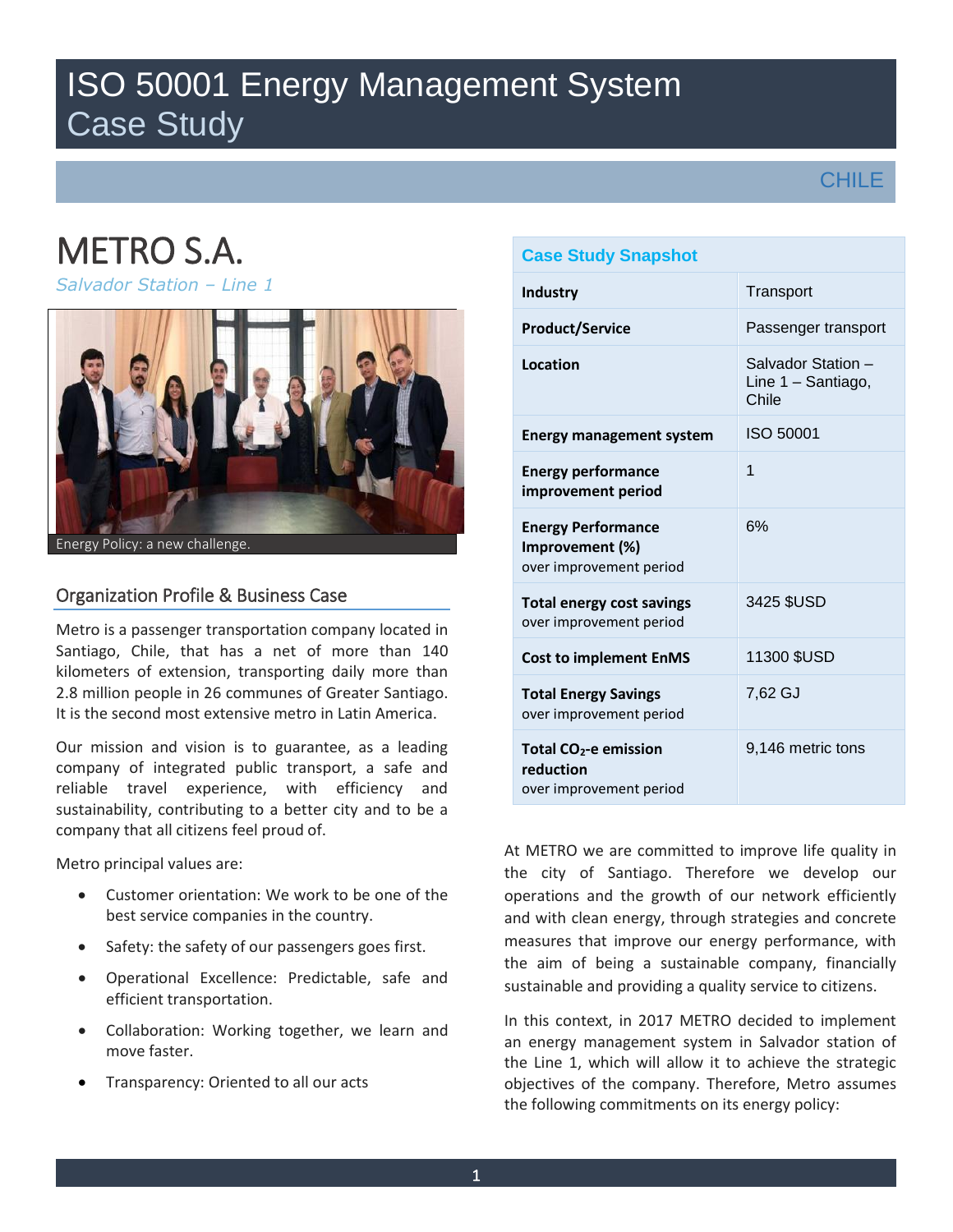- Ensure compliance with the applicable legal and regulatory framework, as well as efficiency and management of energy.
- Implement and maintain an Energy Management System that allows the company to increase energy performance through a continuous improvement process.
- Resource allocation from the senior management to develop energy efficiency projects.
- Apply good industry practices to improve our energy performance.
- Incorporate energy efficiency in our corporate strategy, as well as in the planning, operation maintenance processes of our assets, design and execution of our projects.
- Establish clear long-term objectives on the use of renewable energy sources, favoring an electricity supply based on a clean energy matrix and an efficient use of energy resources.
- Develop training initiatives for our employees and collaborating companies, so that they incorporate and promote the efficient use of energy in their activities.
- Promote the active search and incorporation of innovative technologies to enhance energy efficiency.
- Communicate our energy performance annually to the entire organization and to our stakeholders, reporting the results achieved and the lines of work developed.

*Energy Policy: "This is a very important event for us; we recognize the objective of the financial sustainability and the Metro environment. We also look to extend the use of Non-Conventional Renewable Energies and having a system of efficiency. This policy is part of the Metro we want to build, a Metro that is sustainable and according to these times"*

—Rodolfo Jaramillo. METRO Energy Area Leader.



### Business Benefits

The energy management system that corresponds to the Salvador station in the Line 1 of the Santiago Metro is certified under the ISO-50001 standard since the end of 2017. Its purpose is to be a pilot station and to consolidate a structure of systems and processes essential for the continuous improvement of the energy performance of our organization, which aims to be replicated in other stations.

One of the many benefits of implementing an energy management system is the installation of a measurement and verification system for the significant uses in Salvador station. In the past, METRO measurement system presented problems of reliability and data loss.

In October 2017, the successful installation of energy meters was carried out in the main consumption cabinets together with data acquisition software. Hence, the consumption in kWh of the lighting and power enclosures in the Salvador station are monitored and compared (in 4 blocks of 15 minutes per hour). This allows us to generate models of energy saving either replacing obsolete devices of the station or recommending patterns of behavior that promote savings, either by the staff of the station or by the personnel that operates these consumptions at a remotely.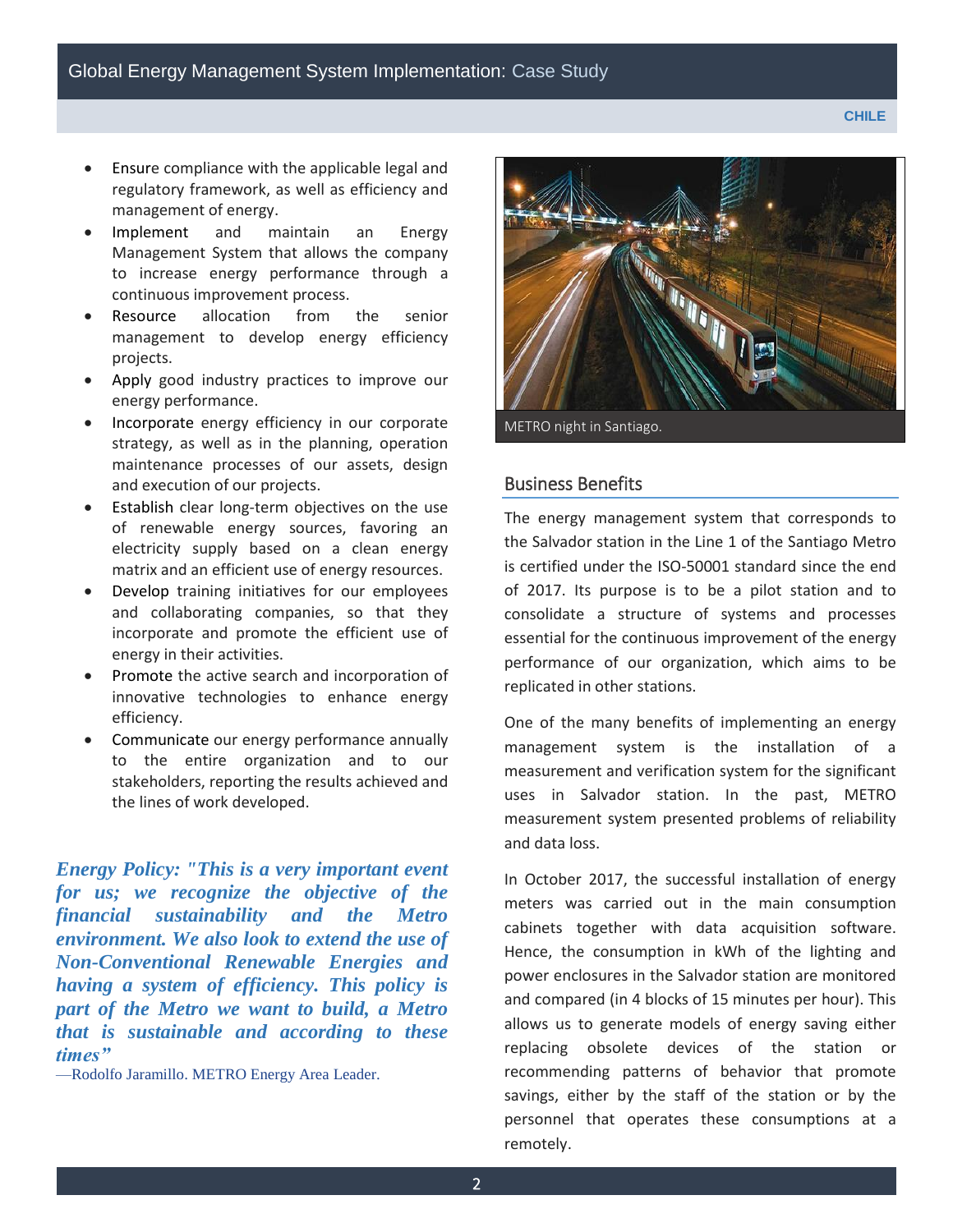This energy management system results in a 6% annual consumption savings, reflected in an energy saving of almost 21 MWh per year and a monetary saving of 3.425 USD in only one station of the METRO network.

These numbers become more attractive when we scale these values from a single station to a possible certification of 136 stations that represent our network at present and 162 stations that our network will have in the year 2027.

This year, it is stipulated to extend the scope and certify two more stations within the ISO-50001 implementation and certification plan. Placing a scenario where the 136 stations that are currently in operation, could reach estimated energy savings of 2.86 GWh per year and monetary savings of approximately 460.000 USD per year.

By the year 2027 these values become more attractive with all 162 stations predicted in operation and certified in the network, we can predict energy savings of almost 3,4 GWh per year, monetary savings of up to 555.000 USD per year and 1.481 tons of  $CO<sub>2</sub>$  emissions that could be avoided of releasing to the environment.

The implementation of the energy management system also influences aspects such as the frequency of maintenance in the facilities. There is a hidden saving factor in the use of maintenance personnel who will have to attend less frequently the facilities that will be equipped with latest technology and less prone to failures. For example, the LED technologies installed in enclosures and tunnels of the Salvador station have 5 times more useful life than the original fluorescent units, extending the maintenance plans.

In the same way, the inclusion of better technologies within the stations and platforms provides a better comfort to the consumer's travel experience since they generate less heat, for example, product of lighting equipment. In addition, it has reduced the interruption time in the replacement of obsolete equipment, which also improves the user comfort.

Since 2017 we have an energy power supply that is being fed by 60% of non-conventional renewable energy since the inclusion of the Pelícano solar plant and the San Juan wind plant.

 In this context, aspiring to reach 100% in the near future does not seem like a dream. These advances are related to the reduction of 130,000 tons CO2 emissions at the country level, contributes to fulfill the commitment of Chile.

Energy efficiency: Salvador Line 1 ISO-50001 Certification

*"This important and historic initiative of Metro is aligned with the commitments and country challenges that have been agreed upon in the framework of the United Nations Conference on Climate Change 2015 (COP21)"*

—Sustainability METRO Report 2017 on the inclusion of two non-conventional renewable energy contracts.

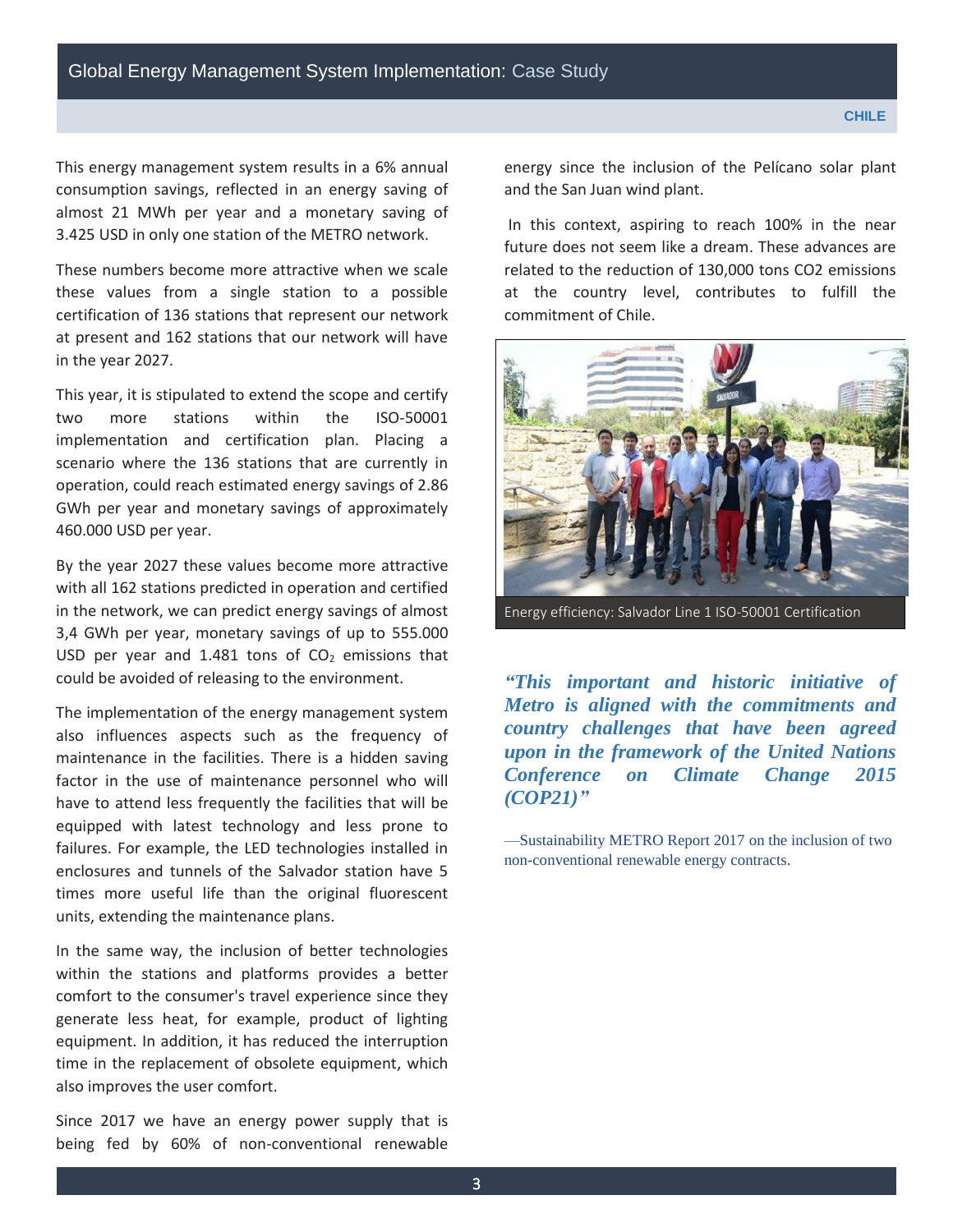#### Plan

#### **EnMS organization chart at METRO**

So that the energy management system could work in Metro, the unit of EnMS was created on this organizational structure.



**Chart 1: Organizational Structure at METRO.** 

#### **Training and awareness**

During 2018, about 40 people were trained on energy consumption and the benefits of the energy management system implemented in Salvador. These people are responsible for the operation and maintenance of the systems in this station. It is expected that this number will double over the course of the current year. The diffusion and awareness is a fundamental part of METRO's internal processes to promote energy savings.

We also began training on the incorporation of energy efficiency in the design of processes and projects topic.

#### **Implementation of the EnMS**

Through the installation of a measurement and verification system and together with data acquisition software for the significant uses in Salvador station, we could determine the main consumption cabinets.

Due to monitoring and comparison the data that is saved in 4 blocks of 15 minutes per hour, allows us to generate models of energy saving either replacing obsolete devices of the station or recommending patterns of behavior that promote savings, either by the staff of the station or by the personnel that operates these consumptions at a remotely.

#### **ISO-50001 Plan**

After the positive results from the certification of Salvador station in line 1, an implementation and certification plan of an energy management system has been created that will add two additional stations to the existing certification for this year, which will generate savings up to three times what we present today. These estimated savings will boost more certifications in the medium and long term.

#### Do, Check, Act

The energy management system in Salvador station in line 1 was implemented by the engineering management as a pilot project to promote the good use and optimization of the energy in the METRO systems.

The implementation was based on the installation of a measurement and verification system in the main consumption panels of the Salvador station Line 1, together with the incorporation of data acquisition software that takes the values of these meters in real time. This software is compatible with several communication protocols which will reduce the obstacles of data transmission when we certify the next stations on the upcoming years.

Every week there is verification on the energy consumption in kWh of the Salvador station in Line 1. Monthly, meetings are held with the senior management and the maintenance and operations personnel to discuss this energy performance and there is continuous training on energy efficiency issues to pursue the premise of energy saving not only in this station but in the other stations of the network.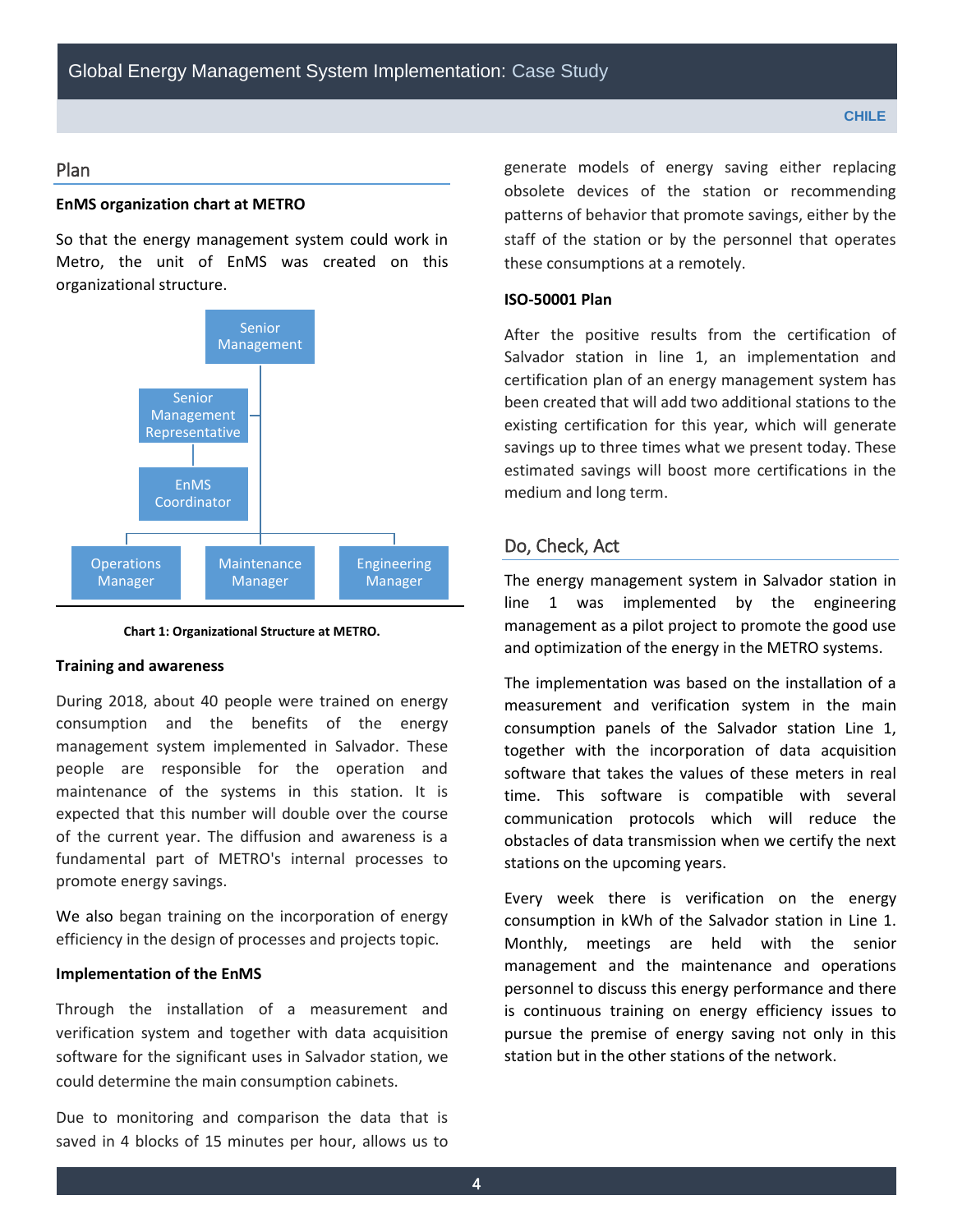Both these trainings and the incorporation of energy efficiency measures in the equipment of the station have reflected energy savings of up to 6% over the previous year. Among the activities that led to energy saving are the following:

- Training of 40 workers responsible for the operation and maintenance of the energy management system.
- Change of 140 lighting equipment to the latest LED equipment on the facilities of the staff of the station.
- Installation of time switches in the air conditioners and water heater to interrupt the energy consumption when the working day is over.
- Change of 33 fluorescent lightning tubes to LED tubes in the tunnels to the adjacent stations

The challenge will be even greater when more stations of our network will be included in our current ISO-50001 certification. Within METRO we are motivated to continue developing energy efficiency measures in the Salvador station and in the inclusion of new stations to our current ISO-50001 certification.



METRO Santiago.

#### **Transparency**

On METRO energy area, there is software for data acquisition that allows the behavior of the significant energy uses of the Salvador station of Line 1 to be monitored every 15 minutes. With these data, monthly reports are made and communicated to those responsible for the management system of Salvador station, from the top management to the workers who guarantee the correct operation and maintenance of the systems.

All the documents of the management system, from the policy to the energy performance of the station, rest on an internal network in the METRO systems.

We also have an annual sustainability report where our measures related to the use of energy are published.